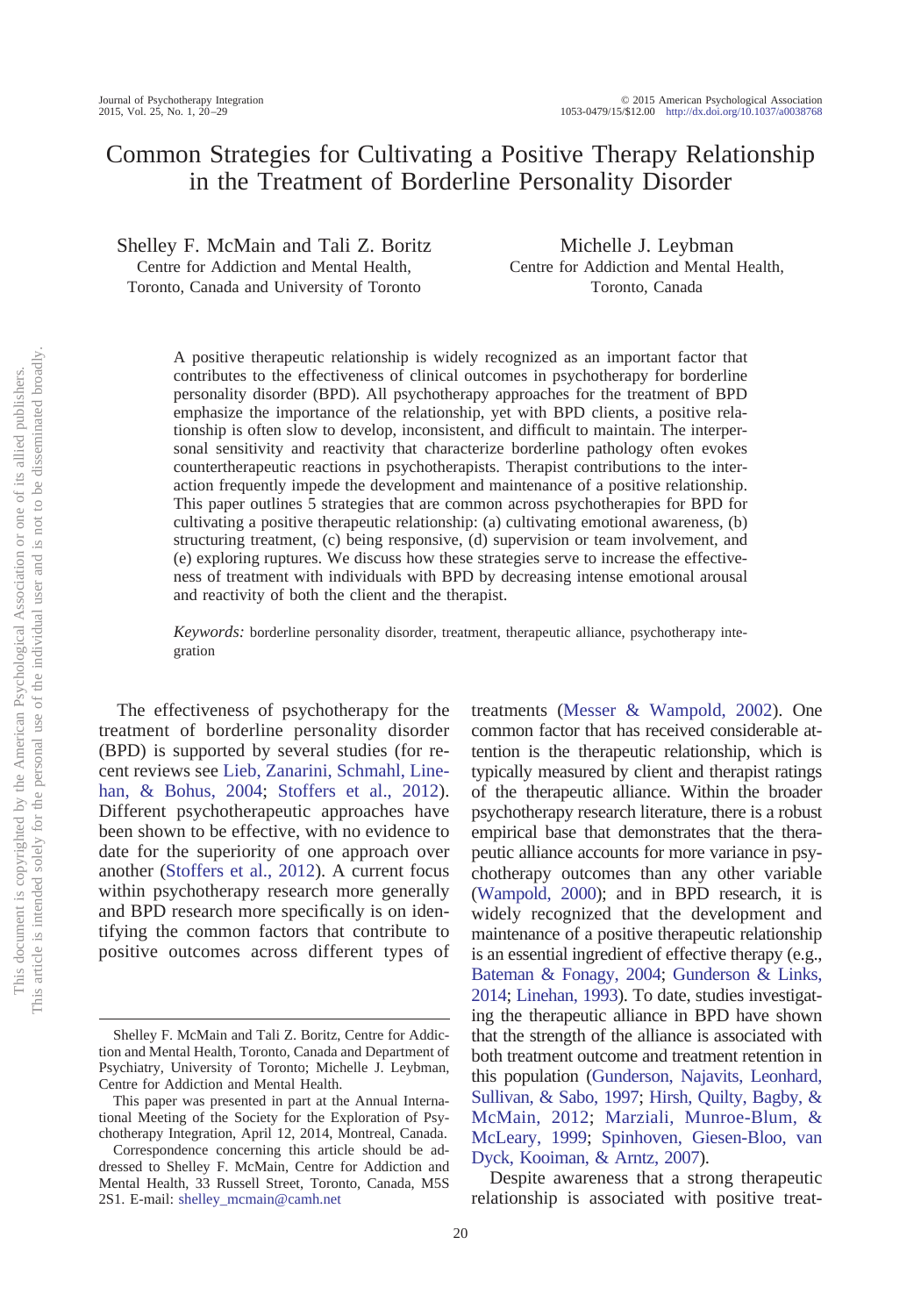ment outcome, a gap still remains in the identification and elaboration of strategies used to facilitate such a relationship. Additionally, there are considerable challenges to developing and maintaining a therapeutic relationship in the treatment of individuals with BPD in particular. With BPD clients, a positive relationship is often slow to develop, inconsistent, and difficult to maintain [\(Gunderson, 2001\)](#page-8-7). This is due, in part, to the pervasive emotion dysregulation, impulsivity, and interpersonal difficulties that characterize the day-to-day lives of individuals with this disorder. Consequently, interactions with BPD clients often evoke intense reactions in the therapist, which can easily become countertherapeutic if not addressed.

This article outlines strategies that facilitate the development of a positive therapeutic relationship across diverse psychotherapies for BPD, and offers a nuanced understanding of how these strategies exert their effects on both client and therapist. We begin by discussing the unique relationship challenges encountered in treating a BPD population, and then present specific strategies that can be used to address these challenges.

# **Specific Challenges in the Therapeutic Relationship in BPD Treatments**

Individuals with BPD typically experience emotional instability, heightened sensitivity to stimuli, intense emotional reactivity, a slow return to emotional baseline, and greater susceptibility to negative emotions [\(American Psychi](#page-7-1)[atric Association, 2000;](#page-7-1) [Lieb et al., 2004;](#page-8-0) [Linehan, 1993;](#page-8-3) [Linehan, Bohus, & Lynch,](#page-8-8) [2007;](#page-8-8) [Links et al., 2007;](#page-8-9) [Sadikaj, Russell, Mos](#page-9-3)[kowitz, & Paris, 2010\)](#page-9-3). There is a general consensus that these emotional vulnerabilities develop as a consequence of the interaction between a biological predisposition and the familial and social environment. One study found that BPD clients experience more frequent, more intense, and longer-lasting aversive states compared to controls [\(Stiglmayr et al., 2005\)](#page-9-4). Others have shown that heightened levels of emotional distress are associated with deficits in emotional awareness, difficulties with emotion modulation, and problems with impulse control [\(Dixon-Gordon, Chapman, & Turner, in press;](#page-7-2) [Gratz & Roemer, 2004;](#page-8-10) [Gratz & Tull, 2010\)](#page-8-11). Further illumination comes from neurobiological research: compared to healthy controls, individuals with BPD demonstrate increased amygdala hyperreactivity [\(Donegan et al.,](#page-7-3) [2003\)](#page-7-3), higher cortisol reactivity to stress [\(Elz](#page-7-4)[inga, Schmahl, Vermetten, van Dyck, & Brem](#page-7-4)[ner, 2003\)](#page-7-4), and abnormal frontal limbic circuitry [\(Levy, Beeney, Wasserman, & Clarkin,](#page-8-12) [2010\)](#page-8-12), the last of which may explain why poorer executive attention in BPD is associated with more labile mental states.

These emotional vulnerabilities are particularly evident in the interpersonal domain, where sensitivity and reactivity to situational and social cues often trigger negative emotions [\(Sadikaj et al., 2010;](#page-9-3) [Stiglmayr et al., 2005\)](#page-9-4). Abandonment fears, rejection sensitivity, and intolerance of being alone frequently underlie many of the interpersonal difficulties experienced by this population [\(Gunderson & Lyons-](#page-8-13)[Ruth, 2008;](#page-8-13) [Jang, Livesley, & Vernon, 1996\)](#page-8-14). A recent study found that individuals with BPD experience the negative emotions of others with higher than normal intensity [\(Daros, Uliaszek,](#page-7-5) [& Ruocco, 2014\)](#page-7-5). They also exhibit greater emotional and physiological reactivity to social rejection stressors [\(Berenson, Downey, Rafaeli,](#page-7-6) [Coifman, & Paquin, 2011;](#page-7-6) [Dixon-Gordon,](#page-7-7) [Chapman, Lovasz, & Walters, 2011;](#page-7-7) [Sadikaj et](#page-9-3) [al., 2010;](#page-9-3) [Tragesser, Lippman, Trull, & Barrett,](#page-9-5) [2008\)](#page-9-5). Taken together, these studies suggest that individuals with BPD are biologically predisposed to experiencing intense emotion and a persistent sense of threat, both of which have consequences for the development of a positive therapeutic relationship. Understanding these vulnerabilities can shed light on the challenges in achieving this relationship.

The theoretical and empirical literature is replete with examples of the ubiquity of negative reactions on the part of therapists treating this population [\(Cleary, Siegfried, & Walter, 2002;](#page-7-8) [Rossberg, Karterud, Pedersen, & Friis, 2007\)](#page-9-6). As [Gabbard and Wilkinson \(1994\)](#page-8-15) observe, "Every session of psychotherapy with a borderline patient involves a countertransference dilemma" (p. 41). Anger on the part of the therapist is a common reaction [\(Deans & Meocevic,](#page-7-9) [2006\)](#page-7-9), often arising in response to client attacks, demanding behavior, boundary violations, and lack of compliance with treatment. Therapists also report frequently feeling overwhelmed, anxious, and confused, often in response to unexpected and erratic client behaviors (e.g., life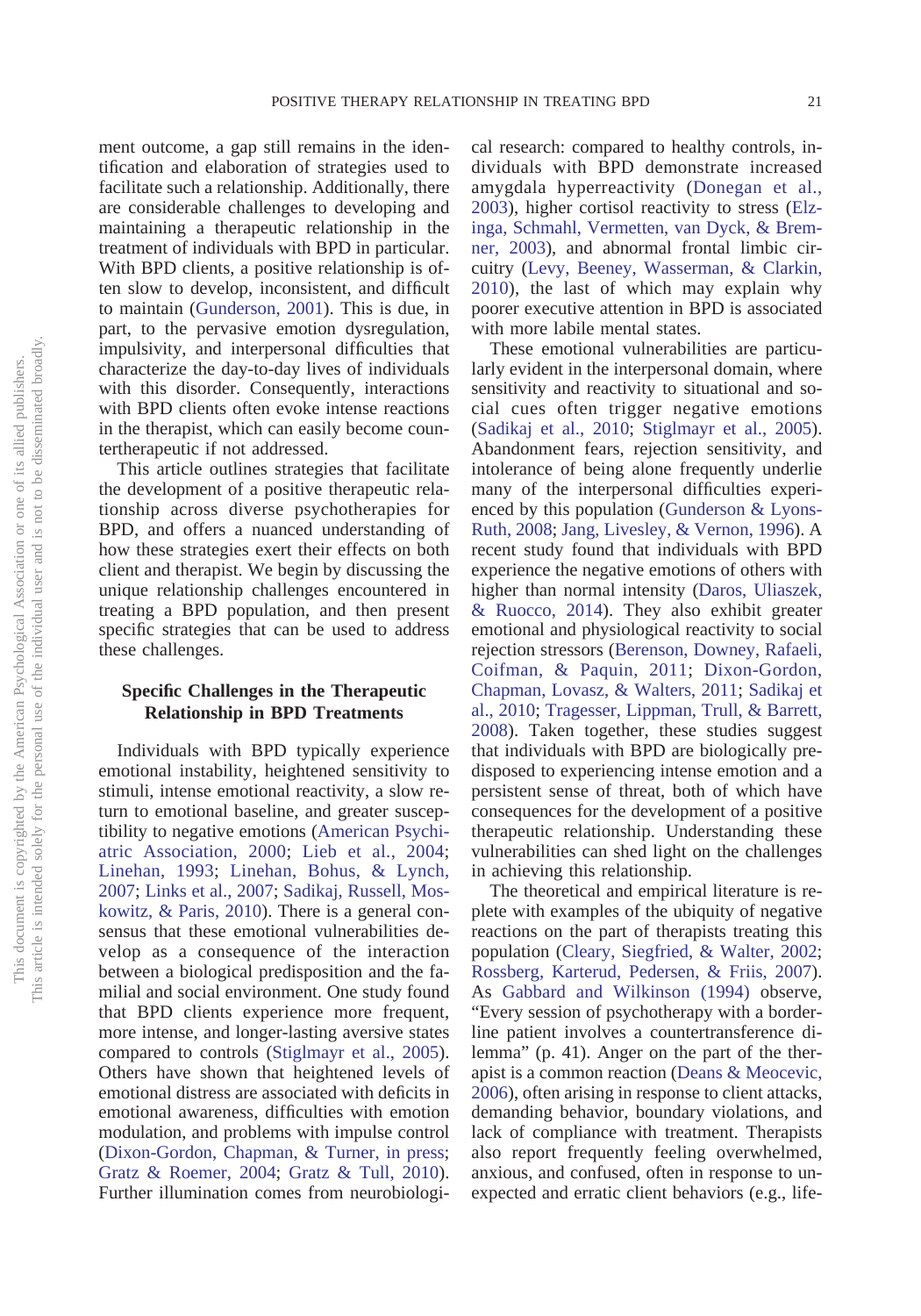threatening or crisis behaviors). Furthermore, the slowness or absence of progress often erodes a therapist's confidence and contributes to feelings of hopelessness and pessimism.

When clinicians are emotionally overwhelmed, they may react in a nontherapeutic manner in a number of ways. Expressions of anger by clients can trigger urges to appease their demands. Expressions of fear can trigger overinvolvement in an effort to rescue clients from distress. Demands for more time and attention can lead therapists to extend their personal limits, potentially leading to the transgression of professional boundaries. Not infrequently, however, a therapist will limit treatment or simply refuse to treat people with BPD, if interactions with these clients are highly aversive. Indeed, these negative reactions are the main barrier to developing a positive therapeutic relationship with BPD clients. When the therapist becomes reactive and nonempathic, the client often responds by withdrawing, becoming angry, prematurely terminating treatment, or engaging in impulsive and reactive manners [\(Dimaggio,](#page-7-10) [Carcione, Salvatore, Semerari, & Nicolo, 2010;](#page-7-10) [Dimeff & Linehan, 2001;](#page-7-11) [Linehan, Tutek,](#page-8-16) [Heard, & Armstrong, 1994\)](#page-8-16). Similar outcomes have been found in research on depressed clients, in which negative therapist behavior is related to early termination of treatment [\(Elkin](#page-7-12) [et al., 2014\)](#page-7-12), and in clients with Cluster B personality disorders, where negative countertransference reactions have been shown to predict treatment drop-out [\(Rossberg et al., 2007\)](#page-9-6).

For psychotherapy to be effective, treatment providers need to be able to modulate countertherapeutic reactions that may be destructive to effective treatment. The ways in which therapists respond to their clients in moments of their own heightened tension is critical, as these experiences can exacerbate symptoms or promote recovery.

# **Common Strategies for Building and Maintaining a Positive Therapeutic Relationship**

In this article, we identify five strategies that are common across a range of psychotherapies for BPD for building and maintaining a positive therapeutic relationship with BPD patients. These are: (a) cultivating emotional awareness, (b) structuring treatment, (c) being responsive, (d) supervision or team involvement, and (e) exploring ruptures. Underlying all of these is a focus on decreasing intense emotional arousal and reactivity in both the client and the therapist. These strategies and their impact on the client, therapist and their relationship are described in turn below.

#### **Cultivating Emotional Awareness**

All psychotherapies for BPD highlight the importance of emotional awareness in the therapeutic interaction, as emotional sensitivity and reactivity on the part of either the client or the therapist can impede the therapeutic process [\(Bateman & Fonagy, 2004;](#page-7-0) [Gunderson et al.,](#page-8-17) [1989\)](#page-8-17) and interfere with the development of a positive therapeutic relationship. Conflict and tension in the therapeutic relationship are heightened when either party is unaware of his or her emotions or neglects them until they become overwhelming. To cultivate a productive therapeutic relationship, it is essential that treatment include the purposeful monitoring and modulation of emotions on both sides. Without this, sessions can easily erode into a problematic conflictual interaction in which both therapist and client are impacted by dysregulated emotions, thoughts, and actions.

An emphasis on client emotional awareness and attentional control cuts across therapies for BPD. In Dialectical Behavior Therapy (DBT), this emphasis is found in the mindfulness, emotional regulation, and distress tolerance modules [\(Linehan, 1993\)](#page-8-3). In Mentalization-Based Therapy (MBT), there is a focus on enhancing a client's ability to accurately assess moment-tomoment cognitive and affective states [\(Bateman](#page-7-13) [& Fonagy, 2008\)](#page-7-13). Similarly, in Transference Focused Psychotherapy (TFP), an attempt is made to improve a client's reflective functioning in the therapeutic relationship through confrontation and clarification of here-and-now relational affect [\(Clarkin, Yeomans, & Kernberg,](#page-7-14) [2006\)](#page-7-14). All these approaches share an emphasis on helping clients to increase their awareness of moment-to-moment emotional and cognitive processes, to decrease emotional dysregulation, and to act less impulsively when experiencing emotional distress [\(Bennett, Parry, & Ryle,](#page-7-15) [2006;](#page-7-15) [Selby, Anestis, Bender, & Joiner, 2009\)](#page-9-7).

An awareness and acceptance of emotional experience is crucial for therapists as well, who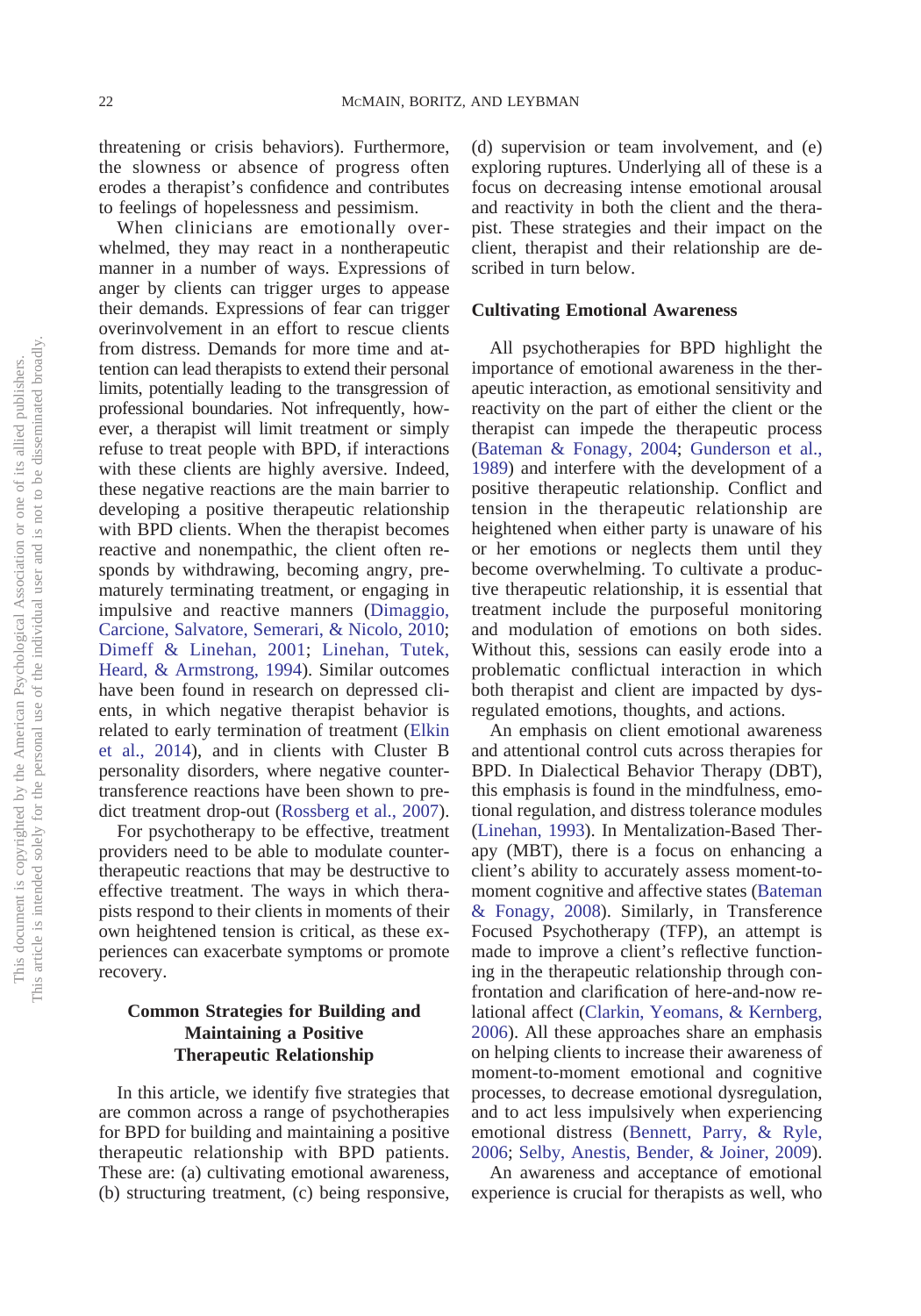frequently struggle with modulating their own intense reactions. Practitioners and theorists of diverse approaches have long noted the importance of therapist awareness, and all psychotherapeutic approaches emphasize the importance of the therapist maintaining an active awareness of his or her responses to a client. Countertherapeutic reactions largely stem from two problems: the failure to be aware of one's own emotions, and the inability to modulate the responses that emerge from emotional dysregulation. For example, a therapist may become more active and controlling during an interaction with a highly suicidal client, not recognizing that this response may be driven by fear. Indeed, the risk of countertherapeutic reactions is highest when therapists fail to be aware of their responses and lose their ability to control their thoughts and behaviors.

It follows, then, that increasing awareness and acceptance of the feelings that can arise during psychotherapy sessions with BPD clients should help therapists remain grounded and less reactive. Given the atmosphere of heightened emotion in working with this population, [Clar](#page-7-16)[kin, Yoemans, and Kernberg \(1999\)](#page-7-16) encourage therapists to pay attention to the specific quality of the feelings that are evoked in the therapeutic interaction, in order to refrain from acting on them. The importance of maintaining a "neutral part of the mind" or an "observing" stance is seen as essential [\(Bateman & Fonagy, 2004;](#page-7-0) [Linehan, 1993\)](#page-8-3). Along these lines, [Kernberg,](#page-8-18) [Selzer, Koenigsberg, Carr, and Appelbaum](#page-8-18) [\(1989\)](#page-8-18) advise therapists to adopt a therapeutic posture of an open, inquiring, and technically neutral set of attitudes in an effort to inhibit action that is countertherapeutic. Overall, promoting the awareness of emotions plays a critical role in safeguarding both therapist and client against intense unmodulated reactions that can precipitate problems in the therapeutic relationship.

#### **Structuring Treatment**

Treatment structure, referred to in the psychodynamic literature as the *therapeutic frame* [\(Kernberg et al., 1989\)](#page-8-18), consists of the pragmatic aspects of psychotherapy, and involves clarifying the "ground rules" of treatment, such as the duration of treatment, the frequency and length of sessions, fees, vacations, the nature of extratherapeutic contact, management of suicidal crises, and the therapist's role and limits. An additional structural component that is shared by most therapeutic approaches is the structuring of sessions according to a hierarchy of thematic priorities, whereby suicidal or homicidal threats and treatment contract breaches are prioritized over other behaviors [\(Kernberg](#page-8-18) [et al., 1989;](#page-8-18) [Linehan, 1993\)](#page-8-3). Treatment structure contributes to the development of a positive therapeutic relationship by preventing communication problems, boundary violations, and strains and ruptures in the relationship [\(Bate](#page-7-0)[man & Fonagy, 2004;](#page-7-0) [Gabbard, 1989;](#page-8-19) [Gunder](#page-8-2)[son & Links, 2014;](#page-8-2) [Linehan, 1993\)](#page-8-3). Commenting on its importance, [Paris, \(2008\)](#page-9-8) argues that "structure is an essential element for patients who have chaotic lives" (p. 147). The treatment structure is one means of helping therapist and client maintain an optimal distance between each other [\(Gabbard & Wilkinson, 1994\)](#page-8-15). Therapists working with BPD clients are cautioned against starting treatment without an agreement on the parameters of treatment [\(Bateman &](#page-7-0) [Fonagy, 2004;](#page-7-0) [Gabbard, 1989;](#page-8-19) [Linehan, 1993\)](#page-8-3).

The structural aspects of treatment, if explained clearly and explicitly, can help to influence client and therapist behavior. For example, a client who knows that a therapist does not like to receive multiple daily phone calls may resist the urge to leave repeated telephone messages. Further, if the treatment parameters have been presented with a clear rationale, this may help to reduce the likelihood of misinterpretations. Knowing the length of the treatment, for example, contract can help to reduce the intensity of feelings of abandonment that often arise related to therapy termination.

Structural aspects can also serve as an early warning system, in that transgressions of the treatment structure can alert both parties to the potential for problems in the therapeutic relationship. That is, the structural aspects of treatment can help a therapist "catch things when they get out of control" [\(Bateman & Fonagy,](#page-7-0) [2004\)](#page-7-0). For example, a therapist who extends the length of sessions with a client may be more likely to notice and examine this behavior. The parameters of psychotherapy function can be likened to a rope separating the deep end of a swimming pool from the shallow end: if the rope is crossed, there may be danger.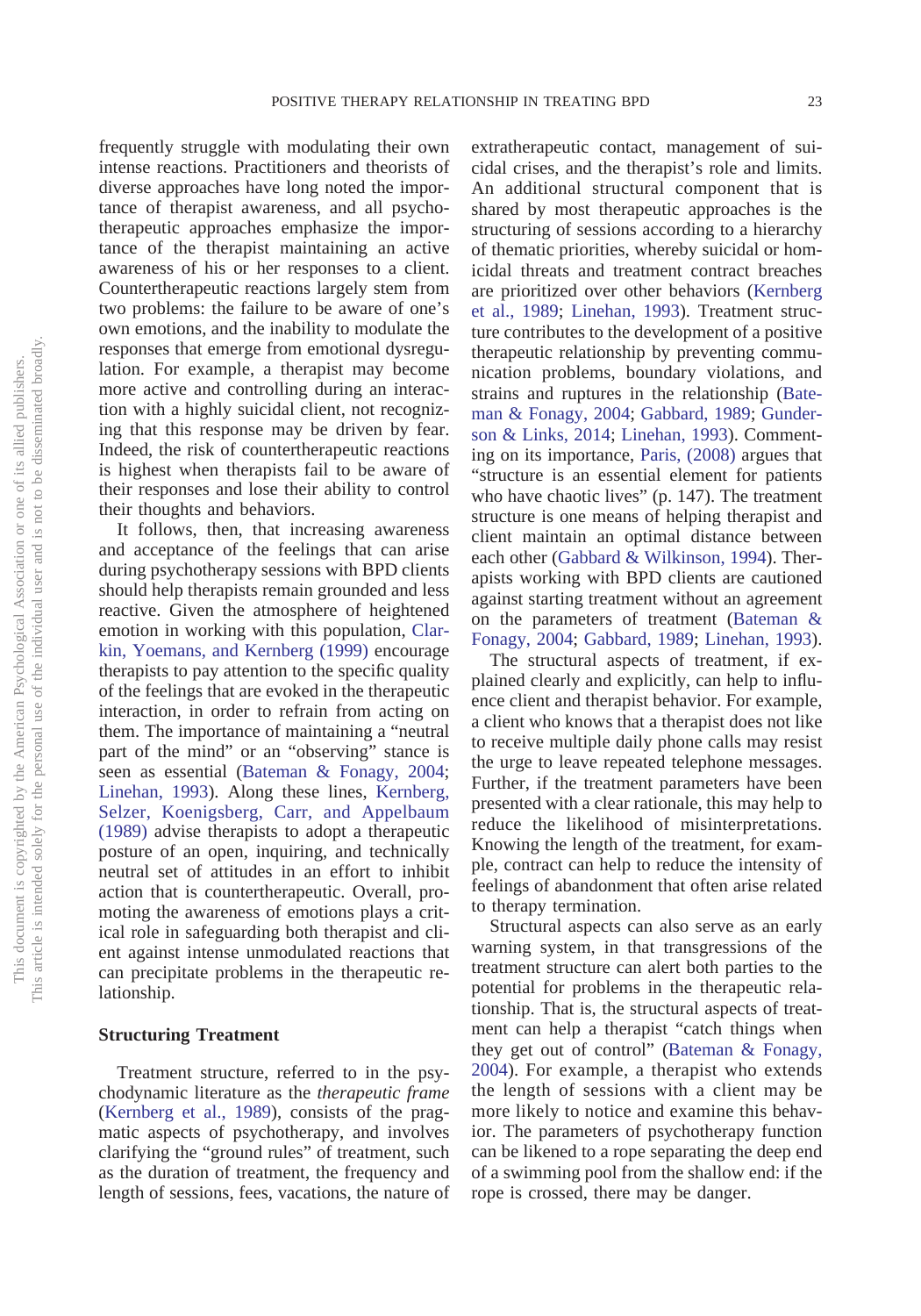Finally, given the intense emotions that can at times make therapy sessions feel chaotic and overwhelming, the structural elements of treatment can decrease emotional arousal and help both therapist and client stay focused and "clear amid the chaos" [\(Linehan, 1993\)](#page-8-3).

In sum, when treatment structure is established explicitly and clearly and both parties commit themselves to a specific set of expectations, this can reduce the likelihood of either party reacting based on intense emotions. Further, because structural transgressions invariably arise, they can serve as a means to signal a problem that needs to be addressed.

### **Therapist Responsiveness**

Therapist responsiveness—a relatively new construct in the psychotherapy research literature—is defined as the ability to tailor interventions to a client's characteristics and behaviors in the unfolding of the therapy process [\(Stiles, Agnew-Davies, Hardy,](#page-9-9) [Barkham, & Shapiro, 1998;](#page-9-9) [Stiles & Shapiro,](#page-9-10) [1994\)](#page-9-10). The therapist's attitude, style of communication, and intention are important factors in cultivating a positive relationship, and in this regard, therapist responsiveness is emphasized across many psychotherapy approaches. In the context of treatment for BPD, therapist responsiveness includes a strong emphasis on empathic validation, flexibility, and collaboration.

Empathic validation is arguably one of the most important strategies for enhancing the therapeutic relationship [\(Bateman & Fonagy,](#page-7-0) [2004;](#page-7-0) [Dimaggio & Semerari, 2001;](#page-7-17) [Gabbard](#page-8-15) [& Wilkinson, 1994;](#page-8-15) [Kernberg et al., 1989;](#page-8-18) [Linehan, 1993;](#page-8-3) [Newman, 2007\)](#page-8-20). As described above, individuals with BPD are emotionally vulnerable and exquisitely sensitive to real or perceived criticism or rejection, which contributes to intense problematic reactions in relationships with others. By communicating an attitude of acceptance, the therapist helps the client to become self-aware and more accepting of his or her emotions, and this in turn facilitates the regulation of emotions and modulation of behaviors [\(Fonagy & Bateman,](#page-8-21) [2006;](#page-8-21) [Linehan, 1993;](#page-8-3) [Newman, 2007\)](#page-8-20). Indeed, across all psychotherapies for BPD, change strategies such as confrontation, interpretation, and skills training are accompanied by a strong focus on empathic validation. In DBT, an emphasis on change is balanced with empathic validation as a way of decreasing emotional arousal, increasing collaboration, and strengthening the therapeutic relationship [\(Linehan, 1993\)](#page-8-3). Similarly, in psychodynamic approaches for BPD, validation and acceptance of the client's experiences are essential to the exploration of the enactment of problematic relationship patterns. In MBT, empathic support is a vehicle for helping clients mentalize and reduce their emotional arousal.

Therapist flexibility, which entails being responsive to changes in the client and adjusting one's interventions accordingly, is common to all therapies for BPD, and is considered an essential strategy for managing the turbulent shifts in a client's in-session affect and behavior. When a therapist responds flexibly to moment-to-moment shifts in a client's presentation, the client faces ever-changing cues in the interpersonal relationship. Constant changing of cues that trigger intense emotions and behaviors is one means of shifting reactions that arise in the therapy relationship. Adopting a flexible stance can also can help the therapist let go of rigid expectations that may be causing frustration and reactivity.

In all psychotherapies for BPD, therapists are encouraged to avoid an authoritative or controlling style in favor of being highly collaborative [\(Bateman & Fonagy, 2008;](#page-7-13) [Line](#page-8-3)[han, 1993\)](#page-8-3). [Gabbard and Wilkinson \(1994\)](#page-8-15) capture the essence of this style as sitting "side by side" the client. Most therapies for BPD stress the importance of treating the client as competent, capable, and an active participant in the treatment process. This collaborative stance enables the client to experience the therapist as nonthreatening, thereby reducing emotional arousal and increasing tolerance of the therapist. Collaboration also enables therapists to mitigate their reactivity toward clients. For example, threats of suicide may trigger an urge to rescue the client: recognizing that such a response can lead a therapist to be more controlling and less collaborative may make it easier to modulate this behavior and support the client in actively solving the problem.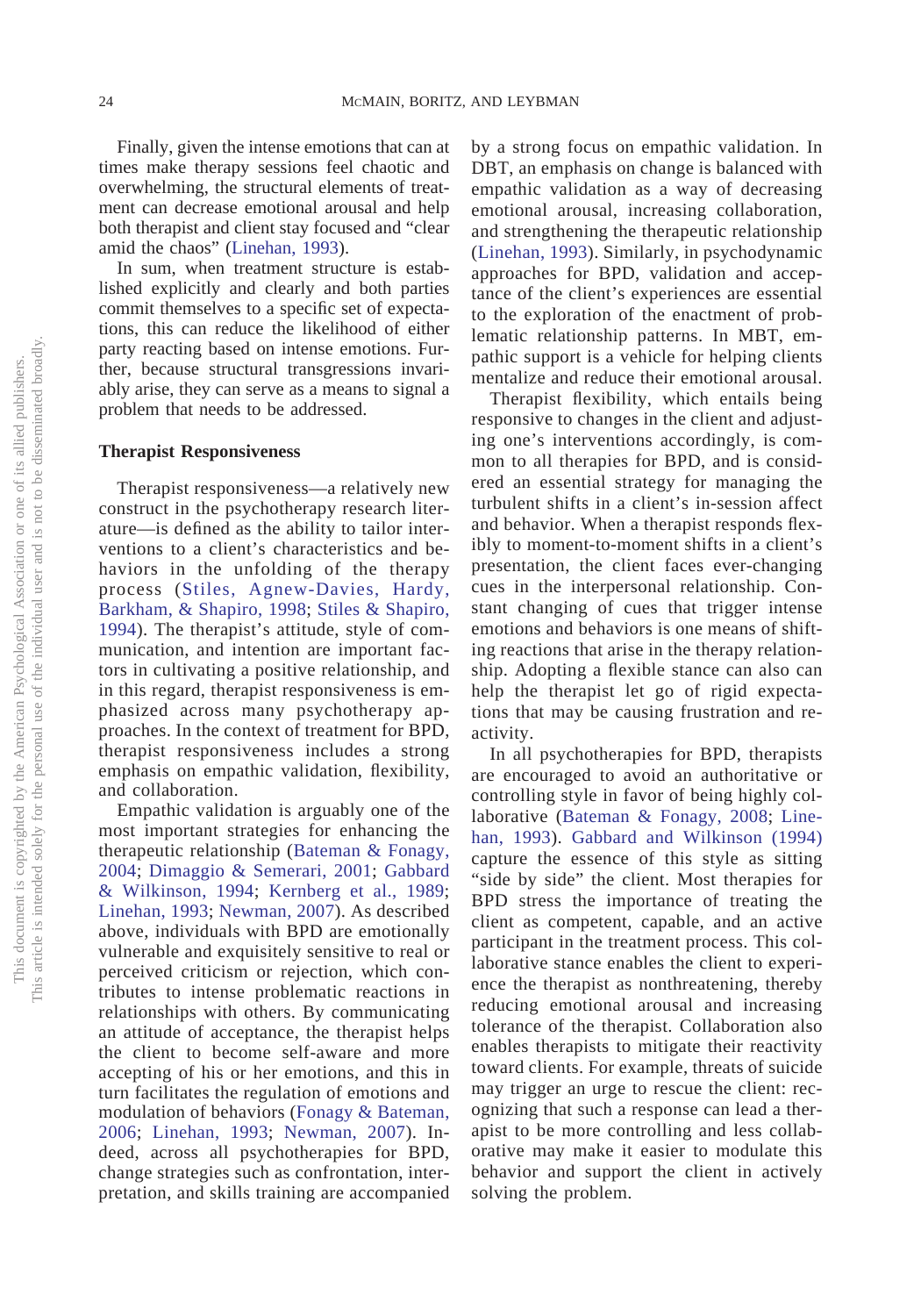All therapeutic approaches for BPD advise that psychotherapy cannot be delivered effectively unless the therapist is supported by a supervisor and/or a team that shares a treatment philosophy. This support is considered essential to safeguard the therapeutic relationship and the treatment [\(Bateman & Fonagy, 2004;](#page-7-0) [Gunder](#page-8-2)[son & Links, 2014;](#page-8-2) [Kernberg et al., 1989;](#page-8-18) [Line](#page-8-3)[han, 1993\)](#page-8-3). [Bateman and Fonagy \(2004\)](#page-7-0) argue that without it, treatment can become chaotic and boundary transgressions are more likely to occur. In DBT, therapist consultation is considered essential and is used to help therapists manage problematic reactions that that may compromise the delivery of treatment [\(Linehan,](#page-8-3) [1993\)](#page-8-3).

One of the primary functions of such support is to help therapists manage their own countertherapeutic reactions toward clients. Supervisors or treatment team members can help each therapist monitor, make sense of, and modify these reactions, and can additionally help share the burden of responsibility for the client's treatment. This is vital to alleviating the therapist's stress and anxiety. Empirical support of this practice was evidenced in a study of professionals learning to implement DBT, who reported that teamwork and supervision helped to reduce stress [\(Perseius, Ojehagen, Ekdahl, Asberg, & Samu](#page-9-11)[elsson, 2003\)](#page-9-11).

Clients can benefit from the involvement of a treatment team as well, since interpersonal experiences with other clinicians broadens their relationship experiences and can help to counter problematic reactions that arise in the primary therapeutic relationship. For example, a client who is angry with the primary therapist and has urges to quit therapy may remain in treatment because of his or her positive feelings toward other clinicians on the team. In other words, interactions with other team members can help the client tolerate intense negative experiences by allowing these reactions to be contained within one relationship. Across BPD treatments, it is also not uncommon for clients to be encouraged to seek contact with other members of a team in order to buffer and diffuse intense negative emotions [\(Bateman & Fonagy, 2004;](#page-7-0) [Gunderson, 2001;](#page-8-7) [Linehan, 1993\)](#page-8-3). For example, in MBT and DBT, a client may be encouraged to see another therapist on the team when the

primary therapist is on vacation. [Bateman and](#page-7-0) [Fonagy \(2004\)](#page-7-0) describe this as a way to stay mindful of the therapist, which in turn generates positive affect.

# **Exploring Ruptures**

Ruptures in the therapeutic relationship are recognized as an important focus of treatment across different schools of therapy for BPD. In DBT, they are considered to be a type of *therapy interfering behavior*; in psychodynamic treatments, including Cognitive Analytic Therapy (CAT), as *transference* [\(Clarkin, Levy,](#page-7-18) [Lenzenweger, & Kernberg, 2007\)](#page-7-18); and in MBT as *failures of mentalization* [\(Fonagy & Bate](#page-8-21)[man, 2006\)](#page-8-21). When working with clients with BPD, ruptures can be frequent and very intense [\(Waldinger & Gunderson, 1984\)](#page-9-12), and all approaches agree that competence in exploring and resolving these difficulties is essential for effective psychotherapy. There is no shared model across psychotherapies as to how to address ruptures in the therapeutic relationship, but there are several common themes.

Therapists who work with BPD clients need to carefully consider their style and timing of addressing ruptures. The use of empathic validation, discussed above under the topic of therapeutic responsiveness, is widely considered to be an essential first step [\(Bateman & Fonagy,](#page-7-0) [2004;](#page-7-0) [Bennett et al., 2006;](#page-7-15) [Kernberg et al.,](#page-8-18) [1989;](#page-8-18) [Linehan, 1993\)](#page-8-3). It is highlighted again here because of its importance in reducing defensiveness and the emotional arousal that accompanies tensions, strains, and ruptures in the therapeutic relationship [\(Bateman & Fonagy,](#page-7-0) [2004\)](#page-7-0). Empathic validation is more than just a verbal expression of empathy: therapists use it in an attempt to understand how a client experiences the relationship [\(Bateman & Fonagy,](#page-7-0) [2004;](#page-7-0) [Linehan, 1993\)](#page-8-3).

A form of validation that is considered particularly helpful in many psychotherapies for BPD entails the therapist acknowledging his or her own contribution to the rupture [\(Cash,](#page-7-19) [Hardy, Kellett, & Parry, 2014\)](#page-7-19). [Safran and Mu](#page-9-13)[ran \(1996\)](#page-9-13) discuss this in their model for repairing alliance ruptures. This method of validating clients is considered especially helpful when working with a BPD population, because it helps to normalize fallibility [\(Linehan, 1993\)](#page-8-3) and promotes the client's experience of the re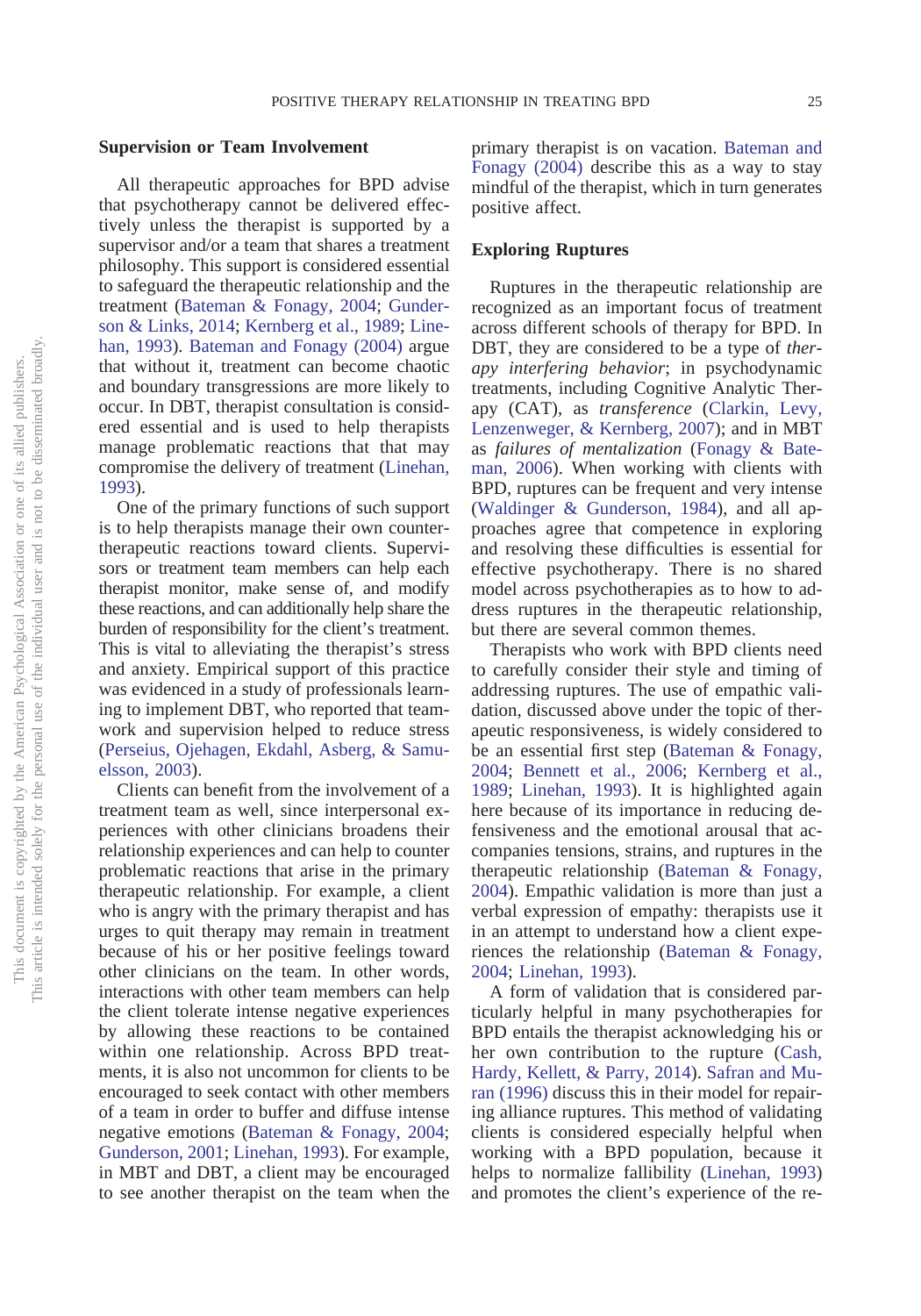lationship as collaborative [\(Cash et al., 2014\)](#page-7-19). On a related point, in MBT, when ruptures arise, the therapist is advised against attributing countertransference to the client, even though the therapist's reaction may be a response to the client. Similarly, in TFP, [Kernberg et al. \(1989\)](#page-8-18) advise that the therapist should refrain from offering genetic interpretations of the early transference and the client should be supported as the final arbiter of what is valid.

With respect to the timing of exploring ruptures, a common guideline for doing so with a client who is highly sensitive and reactive is to pick an opportune moment [\(Newman, 2007\)](#page-8-20). Generally, addressing ruptures is most effective when the bond with the client is already strong [\(Gunderson, Hoffman, Steiner-Grossman, &](#page-8-22) [Woodward, 2005\)](#page-8-22) although sometimes this is not possible. When the client likes and trusts the therapist, it facilitates a positive dependency in the relationship, which may be a necessary condition for being able to tolerate the discussion of difficulties in it [\(Gabbard & Wilkinson, 1994\)](#page-8-15). Otherwise, as [Safran and Muran \(2000\)](#page-9-14) observe, exploring a rupture with an interpersonally sensitive client runs a risk of aggravating it.

Across psychotherapies for BPD, therapists are cautioned against directly uncovering and restructuring problematic thoughts and feelings related to a ruptures when a client is highly emotionally aroused. Relevant information uncovered in these moments is not likely to be processed productively by the client [\(Linehan,](#page-8-3) [1993\)](#page-8-3), and doing so runs the risk of exacerbating the client's negative arousal [\(Bateman &](#page-7-0) [Fonagy, 2004\)](#page-7-0). [Dimaggio and colleagues](#page-7-10) [\(2010\)](#page-7-10) also highlight the importance of talking about the therapeutic relationship "in the right moments" (p. 368).

Addressing ruptures can have multiple benefits. For example, uncovering and processing a rupture can increase both the client's and the therapist's awareness of the thoughts and feelings underlying the communication problem, which can help both parties increase their empathy for the other and can lead to emotional, cognitive, and behavioral shifts. As [Bateman](#page-7-0) [and Fonagy \(2004\)](#page-7-0) explain, addressing relationship difficulties helps clients shift their perceptions of themselves and others.

Another reason for discussing relationship ruptures is to promote change in the client that extends beyond the therapy context. Discuss-

ing reactions to the therapist provides clients with an opportunity to learn about how their thoughts, feelings, and behaviors are connected, and thereby gain a better understanding of the impact that their communication has on others.

It is also important that discussions about a rupture or other negative thoughts and feelings in the therapeutic relationship do not dominate the treatment, as clients need to have the space to experience both negative and positive affect within the relationship [\(Gabbard & Wilkinson,](#page-8-15) [1994\)](#page-8-15). Refraining from exploring all ruptures helps to model the idea that conflict can exist even within a warm and caring relationship. For example, in two case studies of individuals who underwent successful CAT for BPD, [Bennett](#page-7-15) [and colleagues \(2006\)](#page-7-15) noted there were times when therapists refrained from addressing ruptures, and instead temporarily allowed problematic patterns in the relationship in the interest of maintaining collaboration and preserving the therapeutic relationship.

In sum, exploring ruptures is an important part of therapy in the treatment of BPD. While the methods are comparable to those used in therapy with non-BPD clients, therapists working with a BPD population must be more responsive to their clients' sensitivity and reactivity, and are more likely to need to focus on validation, including acknowledgment of their own contribution to the rupture. It is best to refrain from exploring a client's dysfunctional schemas unless the bond is already strong and the client is not overly emotionally aroused. Additionally, it is important to ensure that the exploration of alliance ruptures does not dominate the discussions in therapy.

#### **Summary**

Difficulties in developing and maintaining a positive therapeutic relationship commonly arise in the treatment of clients with BPD. This paper describes five strategies, recommended across psychotherapies for BPD, for cultivating a positive therapeutic relationship. All five strategies serve to increase the effectiveness of treatment with this population by decreasing intense emotional arousal and reactivity of both the client and the therapist. While the therapy relationship in BPD may at times be fraught, it is also the foundation from which effective thera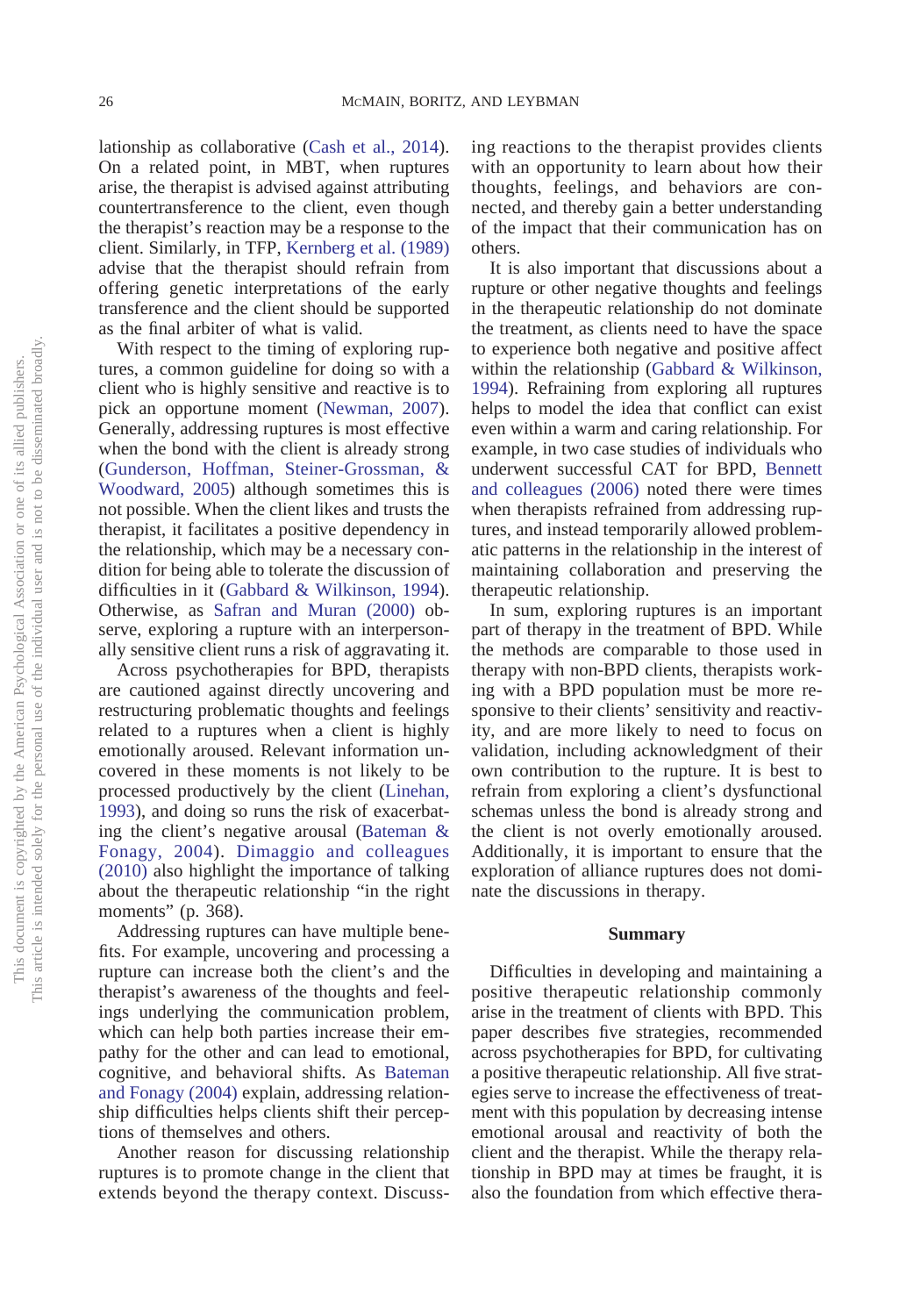peutic work grows. The strategies highlighted here should be considered essential ingredients in treatment for BPD. Moreover, they can be usefully extended to other types of engagement with this population (e.g., primary care, crisis intervention) to improve the quality of care received by individuals with BPD across diverse settings.

#### **References**

- <span id="page-7-1"></span>American Psychiatric Association. (2000). *Diagnostic and statistical manual of mental disorders* (4th ed., text rev.). Washington, DC: American Psychiatric Association.
- <span id="page-7-0"></span>Bateman, A. W., & Fonagy, P. (2004). *Psychotherapy for borderline personality disorder: Mentalization-based treatment*. New York, NY: Oxford University Press.
- <span id="page-7-13"></span>Bateman, A., & Fonagy, P. (2008). 8-year follow-up of patients treated for borderline personality disorder: Mentalization-based treatment versus treatment as usual. *The American Journal of Psychiatry, 165,* 631– 638. [http://dx.doi.org/10.1176/appi](http://dx.doi.org/10.1176/appi.ajp.2007.07040636) [.ajp.2007.07040636](http://dx.doi.org/10.1176/appi.ajp.2007.07040636)
- <span id="page-7-15"></span>Bennett, D., Parry, G., & Ryle, A. (2006). Resolving threats to the therapeutic alliance in cognitive analytic therapy of borderline personality disorder: A task analysis. *Psychology and Psychotherapy: Theory, Research and Practice, 79,* 395– 418. <http://dx.doi.org/10.1348/147608305X58355>
- <span id="page-7-6"></span>Berenson, K. R., Downey, G., Rafaeli, E., Coifman, K. G., & Paquin, N. L. (2011). The rejection–rage contingency in borderline personality disorder. *Journal of Abnormal Psychology, 120,* 681– 690. <http://dx.doi.org/10.1037/a0023335>
- <span id="page-7-19"></span>Cash, S. K., Hardy, G. E., Kellett, S., & Parry, G. (2014). Alliance ruptures and resolution during cognitive behaviour therapy with patients with borderline personality disorder. *Psychotherapy Research, 24,* 132–145. [http://dx.doi.org/10.1080/](http://dx.doi.org/10.1080/10503307.2013.838652) [10503307.2013.838652](http://dx.doi.org/10.1080/10503307.2013.838652)
- <span id="page-7-18"></span>Clarkin, J. F., Levy, K. N., Lenzenweger, M. F., & Kernberg, O. F. (2007). Evaluating three treatments for borderline personality disorder: A multiwave study. *The American Journal of Psychiatry, 164,* 922–928. [http://dx.doi.org/10.1176/ajp.2007](http://dx.doi.org/10.1176/ajp.2007.164.6.922) [.164.6.922](http://dx.doi.org/10.1176/ajp.2007.164.6.922)
- <span id="page-7-16"></span>Clarkin, J. F., Yoemans, F. E., & Kernberg, O. F. (1999). *Psychotherapy for borderline personality*. New York, NY: Wiley
- <span id="page-7-14"></span>Clarkin, J. F., Yeomans, F. E., & Kernberg, O. F. (2006). *Psychotherapy for borderline personality: Focusing on object relations*. Arlington, VA: American Psychiatric Publishing.
- <span id="page-7-8"></span>Cleary, M., Siegfried, N., & Walter, G. (2002). Experience, knowledge and attitudes of mental health

staff regarding clients with a borderline personality disorder. *International Journal of Mental Health Nursing, 11,* 186 –191. [http://dx.doi.org/10.1046/j](http://dx.doi.org/10.1046/j.1440-0979.2002.00246.x) [.1440-0979.2002.00246.x](http://dx.doi.org/10.1046/j.1440-0979.2002.00246.x)

- <span id="page-7-5"></span>Daros, A. R., Uliaszek, A. A., & Ruocco, A. C. (2014). Perceptual biases in facial emotion recognition in borderline personality disorder. *Personality Disorders: Theory, Research, and Treatment, 5,* 79 – 87. <http://dx.doi.org/10.1037/per0000056>
- <span id="page-7-9"></span>Deans, C., & Meocevic, E. (2006). Attitudes of registered psychiatric nurses towards patients diagnosed with borderline personality disorder. *Contemporary Nurse, 21,* 43– 49. [http://dx.doi.org/](http://dx.doi.org/10.5172/conu.2006.21.1.43) [10.5172/conu.2006.21.1.43](http://dx.doi.org/10.5172/conu.2006.21.1.43)
- <span id="page-7-10"></span>Dimaggio, G., Carcione, A., Salvatore, G., Semerari, A., & Nicolò, G. (2010). A rational model for maximizing the effects of therapeutic relationship regulation in personality disorders with poor metacognition and over-regulation of affects. *Psychology and Psychotherapy: Theory, Research and Practice, 83,* 363–384. [http://dx.doi.org/10.1348/](http://dx.doi.org/10.1348/147608310X485256) [147608310X485256](http://dx.doi.org/10.1348/147608310X485256)
- <span id="page-7-17"></span>Dimaggio, G., & Semerari, A. (2001). Psychopathological narrative forms. *Journal of Constructivist Psychology, 14,* 1–23. [http://dx.doi.org/10.1080/](http://dx.doi.org/10.1080/10720530125913) [10720530125913](http://dx.doi.org/10.1080/10720530125913)
- <span id="page-7-11"></span>Dimeff, L., & Linehan, M. M. (2001). Dialectical behavior therapy in a nutshell. *The California Psychologist, 34,* 10 –13.
- <span id="page-7-7"></span>Dixon-Gordon, K. L., Chapman, A. L., Lovasz, N., & Walters, K. (2011). Too upset to think: The interplay of borderline personality features, negative emotions, and social problem solving in the laboratory. *Personality Disorders: Theory, Research, and Treatment, 2,* 243–260. [http://dx.doi.org/](http://dx.doi.org/10.1037/a0021799) [10.1037/a0021799](http://dx.doi.org/10.1037/a0021799)
- <span id="page-7-2"></span>Dixon-Gordon, K. L., Chapman, A. L., & Turner, B. J. (in press). A preliminary investigation of the specificity of effects of dialectical behavior therapy emotion regulation skills training. *Psychotherapy: Theory, Research, & Practice*.
- <span id="page-7-3"></span>Donegan, N. H., Sanislow, C. A., Blumberg, H. P., Fulbright, R. K., Lacadie, C., Skudlarski, P., ... Wexler, B. E. (2003). Amygdala hyperreactivity in borderline personality disorder: Implications for emotional dysregulation. *Biological Psychiatry, 54,* 1284 –1293. [http://dx.doi.org/10.1016/S0006-](http://dx.doi.org/10.1016/S0006-3223%2803%2900636-X) [3223\(03\)00636-X](http://dx.doi.org/10.1016/S0006-3223%2803%2900636-X)
- <span id="page-7-12"></span>Elkin, I., Falconnier, L., Smith, Y., Canada, K. E., Henderson, E., Brown, E. R., & McKay, B. M. (2014). Therapist responsiveness and patient engagement in therapy. *Psychotherapy Research, 24,* 52– 66. [http://dx.doi.org/10.1080/10503307.2013](http://dx.doi.org/10.1080/10503307.2013.820855) [.820855](http://dx.doi.org/10.1080/10503307.2013.820855)
- <span id="page-7-4"></span>Elzinga, B. M., Schmahl, C. S., Vermetten, E., van Dyck, R., & Bremner, J. D. (2003) Higher cortisol levels following exposure to traumatic reminders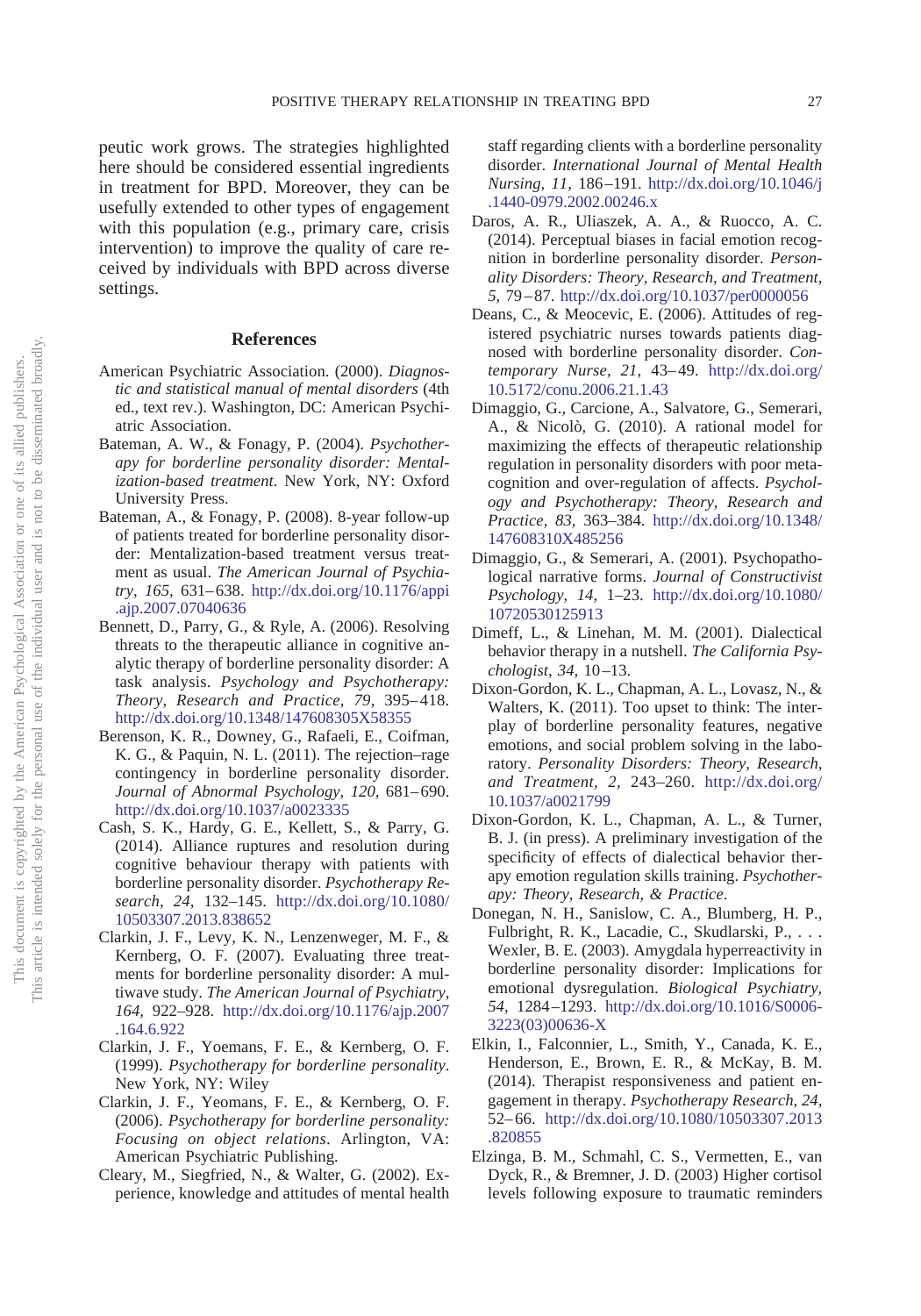in abuse-related PTSD. *Neuropsychopharmacology, 28,* 1656 –1665.

- <span id="page-8-21"></span>Fonagy, P., & Bateman, A. W. (2006). Mechanisms of change in mentalization-based treatment of BPD. *Journal of Clinical Psychology, 62,* 411– 430. <http://dx.doi.org/10.1002/jclp.20241>
- <span id="page-8-19"></span>Gabbard, G. O. (1989). *Sexual exploitation in professional relationships*. Washington, DC: American Psychiatric Press.
- <span id="page-8-15"></span>Gabbard, G. O., & Wilkinson, S. M. (1994). *Management of countertransference with borderline patients*. Washington, DC: American Psychiatric Press.
- <span id="page-8-10"></span>Gratz, K. L., & Roemer, L. (2004). Multidimensional assessment of emotion regulation and dysregulation: Development, factor structure, and initial validation of the Difficulties in Emotion Regulation Scale. *Journal of Psychopathology and Behavioral Assessment, 26,* 41–54. [http://dx.doi.org/10.1023/](http://dx.doi.org/10.1023/B:JOBA.0000007455.08539.94) [B:JOBA.0000007455.08539.94](http://dx.doi.org/10.1023/B:JOBA.0000007455.08539.94)
- <span id="page-8-11"></span>Gratz, K. L., & Tull, M. T. (2010). Emotion regulation as a mechanism of change in acceptance- and mindfulness-based treatments. In R. Baer (Ed.), *Assessing mindfulness and acceptance: Illuminating the process of change* (pp. 107–133). Oakland, CA: New Harbinger Publications.
- <span id="page-8-7"></span>Gunderson, J. G. (2001). *Borderline personality disorder: A clinical guide*. Washington, DC: American Psychiatric Publishing.
- <span id="page-8-17"></span>Gunderson, J. G., Frank, A. F., Ronningstam, E. F., Wachter, S., Lynch, V. J., & Wolf, P. J. (1989). Early discontinuance of borderline patients from psychotherapy. *Journal of Nervous and Mental Disease, 177,* 38 – 42. [http://dx.doi.org/10.1097/](http://dx.doi.org/10.1097/00005053-198901000-00006) [00005053-198901000-00006](http://dx.doi.org/10.1097/00005053-198901000-00006)
- <span id="page-8-22"></span>Gunderson, J. G., Hoffman, P. D., Steiner-Grossman, P., & Woodward, P. (2005). *Understanding and treating borderline personality disorder: A guide for professionals and families*. Arlington, VA: American Psychiatric Publishing.
- <span id="page-8-2"></span>Gunderson, J. G., & Links, P. S. (2014). *Handbook of good psychiatric management for borderline personality disorder*. Arlington, VA: American Psychiatric Publishing.
- <span id="page-8-13"></span>Gunderson, J. G., & Lyons-Ruth, K. (2008). BPD's interpersonal hypersensitivity phenotype: A geneenvironment-developmental model. *Journal of Personality Disorders, 22,* 22– 41. [http://dx.doi](http://dx.doi.org/10.1521/pedi.2008.22.1.22) [.org/10.1521/pedi.2008.22.1.22](http://dx.doi.org/10.1521/pedi.2008.22.1.22)
- <span id="page-8-4"></span>Gunderson, J. G., Najavits, L., Leonhard, C., Sullivan, C., & Sabo, A. (1997). Ontogeny of the therapeutic alliance in borderline patients. *Psychotherapy Research, 7,* 301–309. [http://dx.doi.org/](http://dx.doi.org/10.1080/10503309712331332033) [10.1080/10503309712331332033](http://dx.doi.org/10.1080/10503309712331332033)
- <span id="page-8-5"></span>Hirsh, J. B., Quilty, L. C., Bagby, R. M., & McMain, S. F. (2012). The relationship between agreeableness and the development of the working alliance in patients with borderline personality disorder.

Journal of Personality Disorders, 26, 616-627. <http://dx.doi.org/10.1521/pedi.2012.26.4.616>

- <span id="page-8-14"></span>Jang, K. L., Livesley, W. J., & Vernon, P. A. (1996). Heritability of the big five personality dimensions and their facets: A twin study. *Journal of Personality, 64,* 577–592. [http://dx.doi.org/10.1111/j](http://dx.doi.org/10.1111/j.1467-6494.1996.tb00522.x) [.1467-6494.1996.tb00522.x](http://dx.doi.org/10.1111/j.1467-6494.1996.tb00522.x)
- <span id="page-8-18"></span>Kernberg, O. F., Selzer, M. A., Koenigsberg, H. W., Carr, A. C., & Appelbaum, A. H. (1989). *Psychodynamic psychotherapy of borderline patients*. New York, NY: Basic Books, Inc., Publishers.
- <span id="page-8-12"></span>Levy, K. N., Beeney, J. E., Wasserman, R. H., & Clarkin, J. F. (2010). Conflict begets conflict: Executive control, mental state vacillations, and the therapeutic alliance in treatment of borderline personality disorder. *Psychotherapy Research, 20,* 413– 422. [http://dx.doi.org/10.1080/](http://dx.doi.org/10.1080/10503301003636696) [10503301003636696](http://dx.doi.org/10.1080/10503301003636696)
- <span id="page-8-0"></span>Lieb, K., Zanarini, M. C., Schmahl, C., Linehan, M. M., & Bohus, M. (2004). Borderline personality disorder. *The Lancet, 364,* 453– 461. [http://dx](http://dx.doi.org/10.1016/S0140-6736%2804%2916770-6) [.doi.org/10.1016/S0140-6736\(04\)16770-6](http://dx.doi.org/10.1016/S0140-6736%2804%2916770-6)
- <span id="page-8-3"></span>Linehan, M. M. (1993). *The skills training manual for treating borderline personality disorder*. New York, NY: Guilford Press.
- <span id="page-8-8"></span>Linehan, M. M., Bohus, M., & Lynch, T. R. (2007). Dialectical behavior therapy for pervasive emotion dysregulation: Theoretical and practical underpinnings. In J. J. Gross (Ed.), *Handbook of emotion regulation* (pp. 581– 605). New York, NY: Guilford Press.
- <span id="page-8-16"></span>Linehan, M. M., Tutek, D. A., Heard, H. L., & Armstrong, H. E. (1994). Interpersonal outcome of cognitive behavioral treatment for chronically suicidal borderline patients. *The American Journal of Psychiatry, 151,* 1771–1776. [http://dx.doi.org/](http://dx.doi.org/10.1176/ajp.151.12.1771) [10.1176/ajp.151.12.1771](http://dx.doi.org/10.1176/ajp.151.12.1771)
- <span id="page-8-9"></span>Links, P. S., Eynan, R., Heisel, M. J., Barr, A., Korzekwa, M., McMain, S., & Ball, J. S. (2007). Affective instability and suicidal ideation and behavior in patients with borderline personality disorder. *Journal of Personality Disorders, 21,* 72– 86. <http://dx.doi.org/10.1521/pedi.2007.21.1.72>
- <span id="page-8-6"></span>Marziali, E., Munroe-Blum, H., & McLeary, L. (1999). The effect of the therapeutic alliance on outcomes of individual and group psychotherapy with borderline personality disorder. *Psychotherapy Research, 9,* 424 – 436. [http://dx.doi.org/](http://dx.doi.org/10.1080/10503309912331332841) [10.1080/10503309912331332841](http://dx.doi.org/10.1080/10503309912331332841)
- <span id="page-8-1"></span>Messer, S. B., & Wampold, B. E. (2002). Let's face the facts: Common factors are more potent than specific therapy ingredients. *Clinical Psychology: Science and Practice, 9,* 21–25. [http://dx.doi.org/](http://dx.doi.org/10.1093/clipsy.9.1.21) [10.1093/clipsy.9.1.21](http://dx.doi.org/10.1093/clipsy.9.1.21)
- <span id="page-8-20"></span>Newman, C. F. (2007). The therapeutic relationship in cognitive therapy with difficult-to-engage patients. In P. Gilbert & R. L. Leahy (Eds.), *The therapeutic relationship in the cognitive behav-*